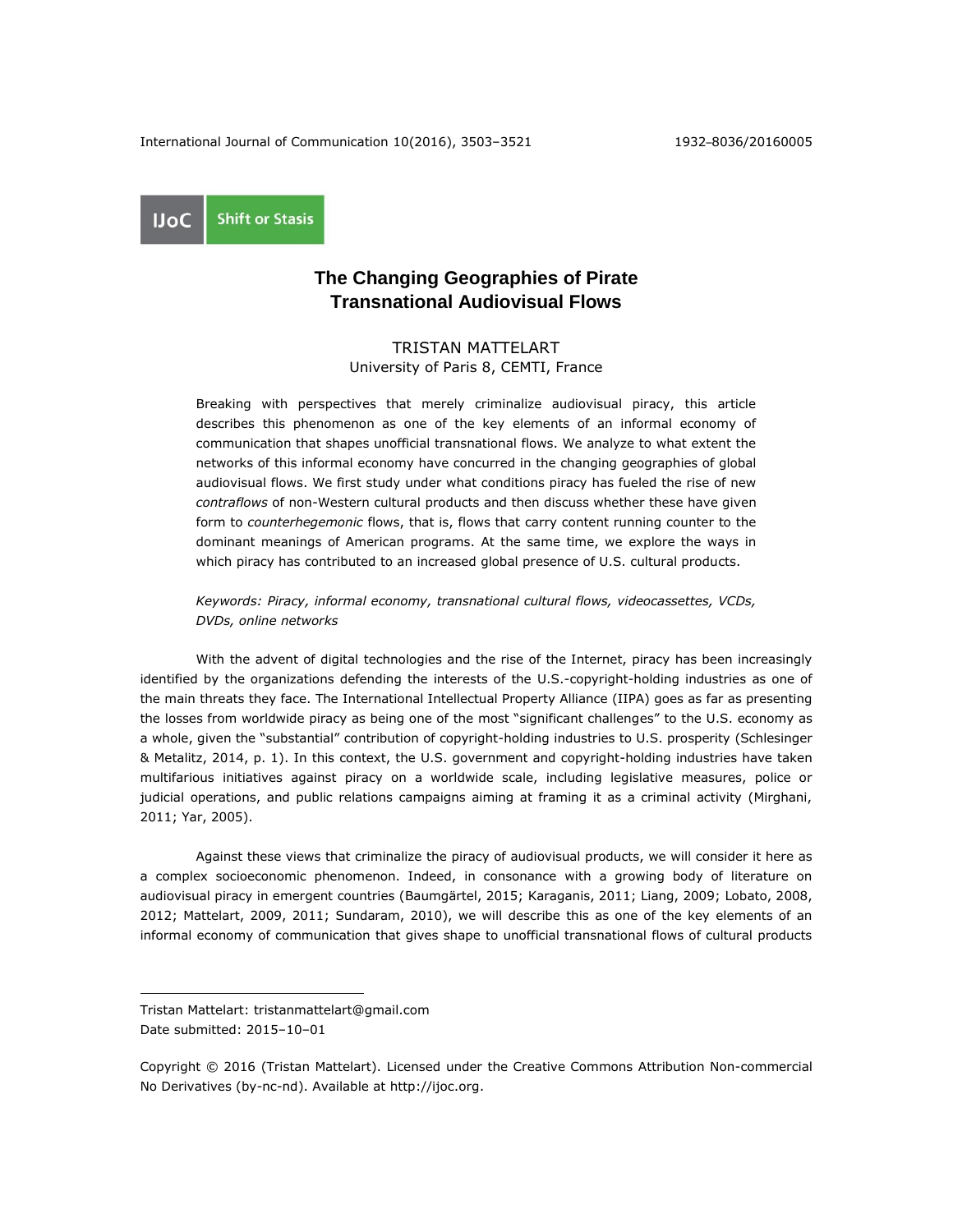and therefore plays a central role in the way people around the world access cultural products and contributes significantly to the processes of cultural globalization.

Against a tendency of the literature on piracy to privilege the study of pirated U.S. entertainment flows, we will analyze here how the networks of this informal economy of communication have contributed to an increased transnational circulation of the products of some cultural industries of non-Western countries. Reviewing the successive waves of research on this subject, we will try to understand how these new transnational flows have concurred in the changing geographies of global audiovisual flows.

We examine first to what extent these informal distribution circuits, by having facilitated (not without limits) the worldwide distribution of the content of some non-Western cultural industries, have contributed, in a certain sense, to fueling the rise of new "contra-flows originating from the erstwhile peripheries of global media industries" (Thussu, 2007, p. 10). And then, we discuss whether these informal networks have given form to "counter-hegemonic" flows (Sakr, 2007), which are flows whose content opposes the dominant meanings conveyed by hegemonic American programs.

Finally, contrary to the view that piracy represents a major menace undermining the power of U.S. cultural industries, we suggest that this phenomenon may have participated to an increased global presence of U.S. cultural products—whose positive effects, from the points of view of U.S. government and industry, are rarely acknowledged in IIPA's reports.

#### **Did Video Piracy Increase the Dependency on U.S. Programs?**

To analyze how piracy may have contributed to the emergence of transnational flows of non-Western cultural products or, conversely, to an enhanced global distribution of U.S. programs, it is useful to make a detour through the works that were devoted to videocassette recorders (VCRs), which were a means in the 1980s for pirating audiovisual content.

The few studies that have analyzed the role of "the videocassette recorder in the Third World" emphasize how this technology constituted, during this decade, "a tremendous force for decentralizing and decontrolling 'television'" in those countries (Boyd, Straubhaar, & Lent, 1989, p. 268): It indeed gave consumers one means for "circumvent[ing] systemic or governmental controls on content" (Boyd, Straubhaar, & Lent, 1989, pp. 3–4; O'Regan, 1991). Also, more specifically for ethnic minorities, VCRs played an instrumental role in bringing them television programs or films from their countries of origin that were not provided by the domestic channels of the countries where they lived (Boyd, Straubhaar, & Lent, 1989; Ganley & Ganley, 1987).

Interestingly, these works, carried out in the late 1980s, were written at a time when the media and cultural imperialism theses were increasingly criticized, and they bear the traces of these critiques. Douglas Boyd (1988) in particular condemns the perspectives of the critical political economy of communication for tending, in his opinion, to postulate that Western cultural products are imposed on third world populations: He writes that these perspectives "assume that governments, media systems,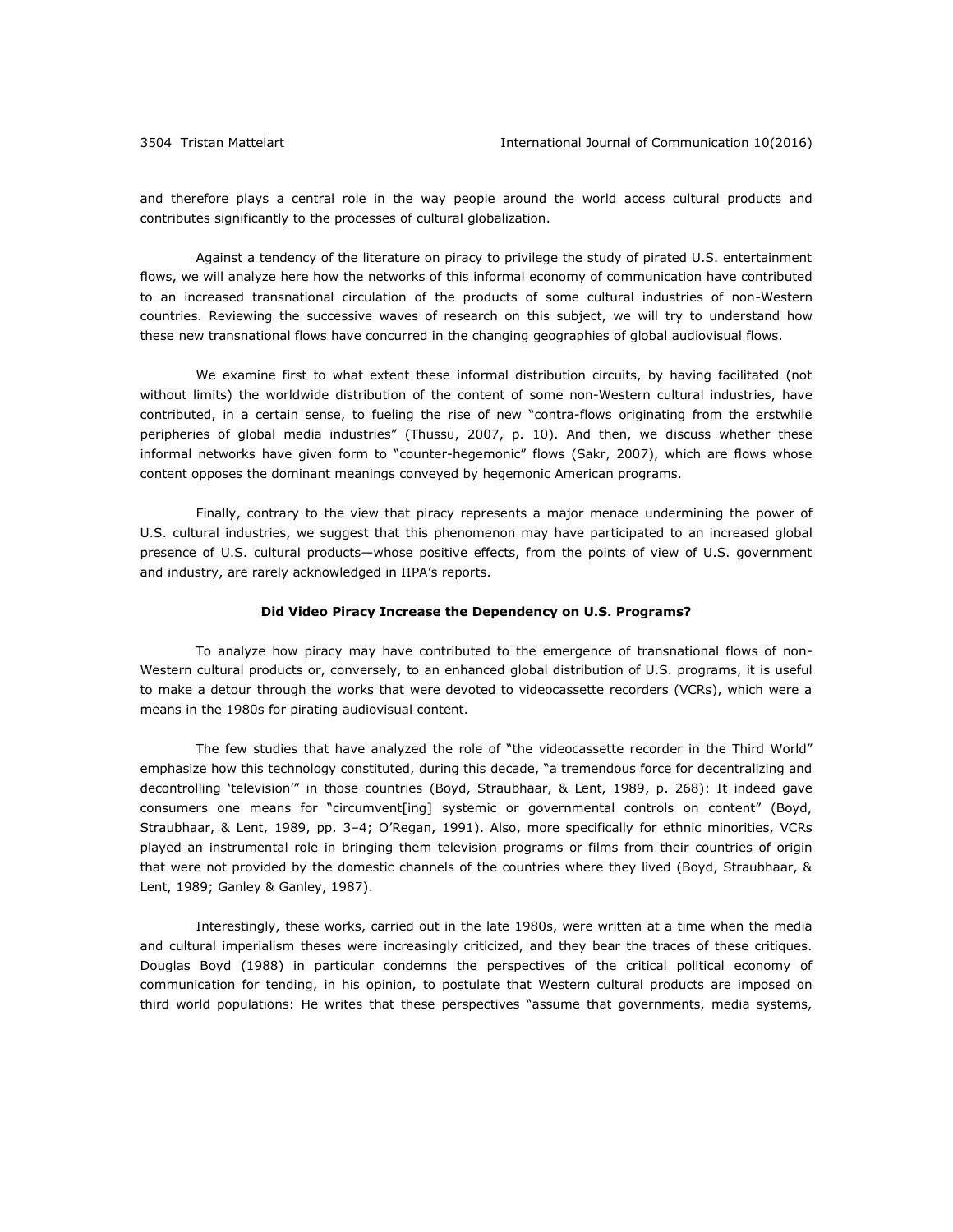and individual consumers do not want the foreign [mostly U.S.] products—that they are forced for a variety of economic reasons to use them" (p. 152).

Against these critical perspectives, Douglas Boyd and Joseph Straubhaar describe how audiences, when given, thanks to the VCR, some latitude to choose their content (within the limits of availability), choose American content above all. The uses of VCRs then, note Boyd and Straubhaar, "challenge the concept of a passively receptive Third World audience." (1985, p. 18) This is "simply" a third world manifestation of "what has long been predicted in communication research; a more active audience" that seeks to "better meet [its] own perceived needs or interests" (Boyd, Straubhaar, & Lent, 1989, p. 18) . . . and that does this through increased consumption of Hollywood programs thanks to the decentralized networks of piracy.

Nevertheless, while criticizing the media and cultural imperialism theses, Boyd and Straubhaar also acknowledge that piracy can be a means of increasing, albeit through unofficial routes, imports of U.S. cultural products in third world countries and, as such, of augmenting the dependency on these products. "The concepts of media dependency on foreign sources and a one-way flow of information may be exacerbated by VCRs" (Boyd & Straubhaar, 1985, p. 19).

Most of the worldwide studies on piracy carried out in the late 1980s document this predominance of U.S. content in pirate markets. "First-run American films and television programming are among the 'best-sellers,'" state Gladys D. Ganley and Oswald H. Ganley in their assessment of "the first decade of the VCR" (1987, p. 64). Among "the most popular video choices" made by the consumers of the third world figure predominantly "American feature films" or "American TV series," write Douglas Boyd and Joseph Straubhaar (1985, p. 19; Boyd, Straubhaar, & Lent, 1989).

However, the geographies of transnational pirated audiovisual flows of the late 1980s also comprised minor regional flows. The "trend towards greater regional exchanges" that was found to characterize the official international flows of television programs in the mid-1980s (Varis, 1985, p. 53) had its equivalent in the works analyzing the pirate commerce of videos. In their 1989 book, Douglas Boyd, Joseph Straubhaar, and John Lent note the existence of "specific regional video flows" that are "likely to increase," as exemplified by the success of the informal distribution of videos of Egyptian series and films in the Arab world or the popularity of the "pirated films from India" in South Asia and among diasporic communities in London (pp. 14, 77, 117; Ganley & Ganley, 1987).

Finally, among the works devoted to the pirating of audiovisual products in the late 1980s are some that, considering that the introduction of the VCR "encourage[s] a re-examination of the concept of media imperialism," (Ogan, 1988, p. 93) push the critique of the latter one step further, as Christine Ogan does. Studying the uses of the VCR in Turkey in the late 1980s—then considered a developing country— Ogan notes that VCRs, far from being a privileged tool for consuming foreign content, were then mainly used, especially by lower income groups, as a tool for consuming domestic culture. With the "decentralized system" offered by VCRs, "the possibilities for viewers to avoid foreign material . . . may become greater, especially where domestically produced content is available"; as a consequence, this could lead to "a lessened impact of media imperialism" (p. 97).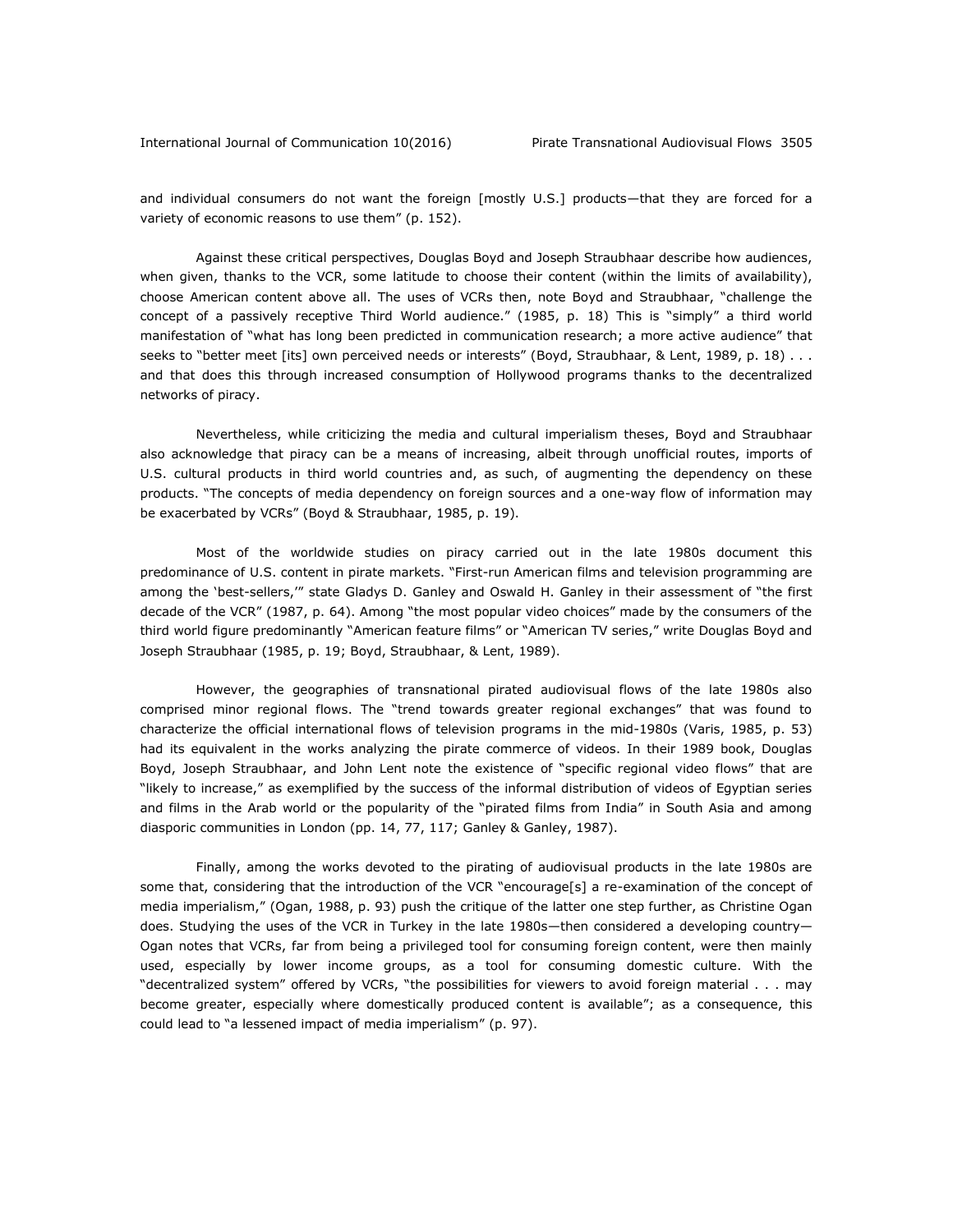Nevertheless, owing to the lack of available research, it is nearly impossible to have a clear picture of the geography of pirate flows in the late 1980s or early 1990s. However, one thing is certain: Even in those countries where Hollywood content was, for political reasons, under strict surveillance—like most East European countries in the 1980s and Iran in the early 1990s—it had a nonnegligible share of the extensive "black cultural market[s]" that provided otherwise inaccessible entertainment (Sreberny-Mohammadi & Mohammadi, 1994, p. 179; Mattelart, 1994).

### **Piracy: An Infrastructure for Distributing Non-Western Cultural Products**

Since the 1990s, following the calls of Tapio Varis (1985) for more studies on the regional development of audiovisual exchanges, more attention has been given to the circulation of non-Western flows of cultural products. As Annabelle Sreberny (1991/2006) put it, the 1980s saw the "advent of many new and diverse media actors" who have played an increasing role in the export of television programs or films within what used to be called the third world (p. 607). This led in the 1990s to "a more complex syncopation of voices and a more complicated media environment in which Western media domination has given way to multiple actors and flows of media products," including those emanating from "nations of the South" (p. 607).

In this new context, in the early and mid-1990s, various researchers underlined the importance of studying the regional dynamics of television transnationalization. Joseph Straubhaar for example, emphasized the important role that such factors as "regional similarities" and "cultural proximity" (Straubhaar, 1991, p. 55) could play in shaping transnational television flows. Similarly, John Sinclair, Elizabeth Jacka, and Stuart Cunningham pleaded in 1996 for giving more consideration to "non-Western systems of regional exchange" and "what they represen[t]" (p. 8). To understand the realities of the "multi-directional flows of television across the globe," it is necessary to take into account, Sinclair and colleagues argued, the "geolinguistic regions" within which these flows circulate. Being "primarily based on geographical realities and on geographical contiguity," these regions are also defined "by common cultural, linguistic, and historical connections which transcend physical space." These regions thus include the diasporic communities that, thanks to videocassettes and satellite televisions, consume the cultural content of their countries of origin (Sinclair, Jacka & Cunningham, 1996, p. 5).

Piracy, as we will demonstrate here, has contributed to these dynamics, by offering an "infrastructure" (Larkin, 2004; Liang, 2009) for the transnational distribution of the products of some non-Western image industries within their respective geolinguistic regions and beyond.

The export of Japanese television drama in Asia in the 1990s exemplifies this process. Indeed, as the writings of Koichi Iwabuchi (1998) have shown, Japanese cultural producers were not "keen to export Japanese products" (p. 170). Japan being "no doubt the most important market" in Asia, its producers were not willing to "sacrifice it to visit other profitable markets" (p. 174). In this context, the export of Japanese products in Asian markets was then largely promoted not by Japanese industries, but by "local industries of other parts of Asia" (p. 165), which were a large portion of the informal economy.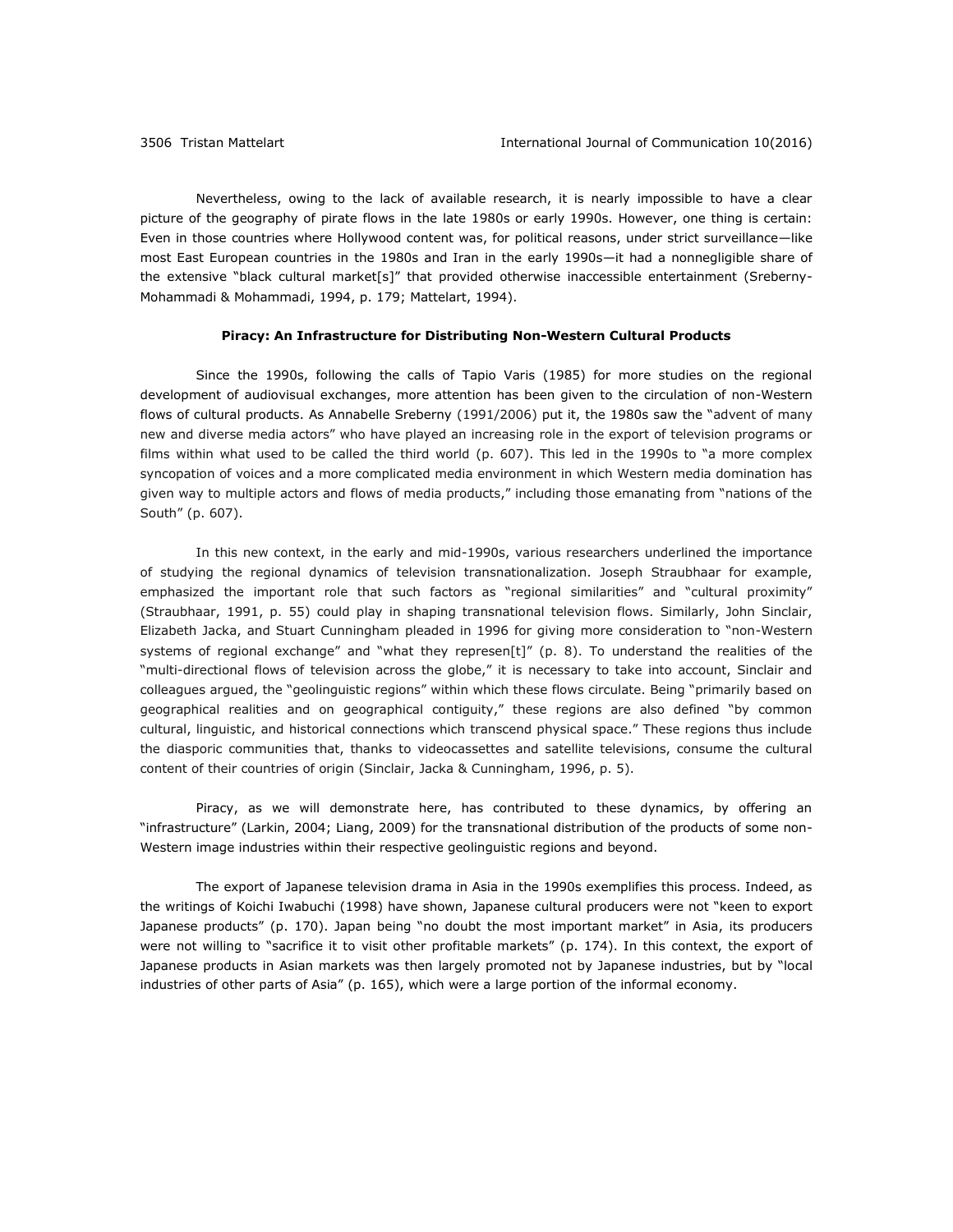The Japanese TV industry being in the 1990s "passive, even sometimes reluctant" to join overseas Asian markets, the networks of the informal economy, operating from the centers of Hong Kong and Taiwan, were indeed one of the main forces behind the distribution of Japanese dramas on pirate video compact discs (VCDs) in East and Southeast Asia: They satisfied what Hu has characterized as "the craze for Japanese dramas" (Hu, 2004, p. 206) in this region and beyond (see also Davis & Yeh, 2004). Recorded from Japanese television, the latest dramas "were reproduced to include Chinese subtitles and recorded onto VCDs, either in Taiwan or Hong Kong" (Hu, 2004, p. 211) before being distributed in East and Southeast Asia and even more globally, "especially in various countries' Chinatowns" (Davis & Yeh, 2004, p. 233).

One of the key reasons for the success of these Japanese dramas on pirated VCDs lay, for their younger viewers, according to Koichi Iwabuchi, in the "cultural proximity" between these programs and their Asian audiences (1998, p. 179; 2010), despite the legacies of Japanese military expansionism in the region. These programs were described as being for their consumers "more attractive and easier to relate to than American dramas because of cultural and bodily similarity and textual subtlety" (Iwabuchi, 1998, p. 179).

The success of Japanese drama in Asian countries resides also in the fact that it has "incorporated the globally circulated consumer culture" (Lee, 2004, p. 252): Japanese producers of TV dramas have indeed given an Asian flavor to this consumer culture and offered their Asian publics programs with which they could, in this respect too, better identify (Lee, 2004).

Interestingly, the pirated Japanese drama received in South Korea served as a source of inspiration for the building of an important industry of South Korean television dramas. Being banned from broadcast on domestic television, the Japanese television dramas were introduced in South Korea through the networks of the informal economy, where video copies of these programs circulated. It is thanks to these copies that the "transnational influence of Japanese television culture has rapidly grown" (Lee, 2004, p. 251) in South Korea during the 1990s. "Via informal route of mimicry," Japanese television dramas have in this way contributed to the emergence of a new South Korean "form of television drama genre called 'trendy drama'" (Lee, 2004, p. 252). One significant element for its success has been its ability to "follow the Japanese drama that had, with its own audiovisual imagery, first mediated globalized consumer lifestyle in an Asian context" (Lee, 2004, p. 254).

The same informal networks that contributed to the distribution of Japanese television dramas in South Korea and provided there a source of inspiration for the emergence of a domestic drama industry also participated in the export of South Korean drama in Asia: the famous Korean Wave (*Hallyu*). Piracy has indeed played a key role in the early transnational distribution of this Korean Wave, whose products have circulated across Asia or within the global East and South Asian diasporic networks, and even beyond, under the form of counterfeit VCDs and DVDs (Thévenet, 2011).

Another paradigmatic example of the power of informal distribution networks is the Indian movie industry. Adrian Athique (2008) has documented "the nexus" existing between the Indian film industry and the "black economy" in the 1970s and 1980s and how, during this period, "obscure small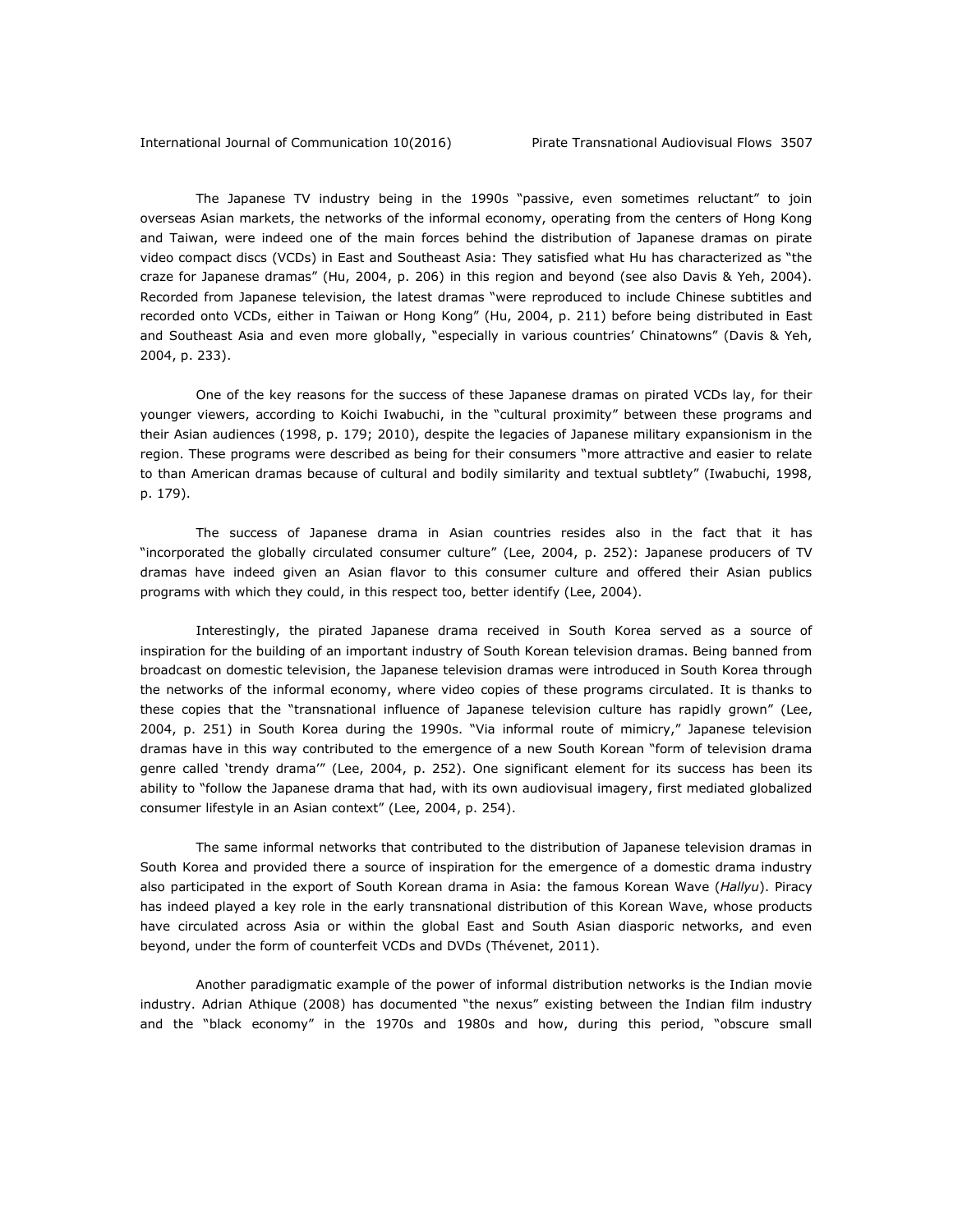businessmen and well-known pirate became film producers in their own right" (pp. 700–701). Beyond that, he shows how, with the rise of the VCR technology in the late 1970s, "pirates" were able to "develop a system of informal distribution which touched the remote corners of the globe" (p. 705). Thanks to these informal routes, Indian films became ubiquitous both in the "niche markets" of South Asian migrants in developed countries and in "the bazaars of the 'developing world,'" (p. 705) especially in Africa, Asia and the Middle East, where they enjoyed a nonnegligible popularity. "Without the pirates," concludes Athique, "it would have been difficult to have adequately developed these export markets in the first place" (2008, p. 705).

If media piracy has been considered an informal infrastructure for distributing cultural content, it has also been described in certain contexts—especially in those countries where there is an "absence of either private [legal] or state investment" in the audiovisual sector—as "an infrastructure for cultural production," as exemplified by the Nigerian video industry (Liang, 2009, pp. 3–4).

As Brian Larkin has demonstrated, the Nigerian "new video industry" was built by "entrepreneurs precisely involved in the distribution of pirate material"—including Western and Indian films—who switched in the 1990s to the production of their content. In this case, media piracy "brought about the capital and professional expertise that facilitated the rise of a local film industry" (Larkin, 2004, p. 290). Informality is still one of the main features of this video industry: Its main executive producers continue to have "a background in electronic sales in Nigeria's open air markets" (Miller, 2012, p. 119), which provide a base for their operations.

Thanks to this informality, Nigerian videos have been able to circulate globally. Through a variety of decentralized networks of unauthorized distribution, these films have been marketed throughout Sub-Saharan Africa and the African diaspora. These "alternative global circuits," writes Jade Miller, have connected "Lagos to markets from Dar-es-Salaam to East London to St Lucia in the Caribbean" (2012, p. 125) and have spread Nigerian videos "much further than they ever could have been had they been distributed with centralized top-down distribution networks" (p. 126; see also Adejunmobi, 2007).

# **Pirated Catalogs Are Fraught with Power Relations**

Jade Miller describes the "informal global circuits" of distribution of Nigerian videos as running "counter to and under the radar of dominant global networks." (2012, p. 118) This raises the question of the ability of these pirate transnational cultural flows from non-Western countries to offer an alternative to the dominant Western flows. In other words, to what extent are these informal distribution networks of non-Western cultural products symptomatic of the rise of the "contra-flows" of "non-Western media" (Thussu, 2007, p. 10) through the means of pirate infrastructures?

For evaluating the ability of these pirate cultural flows from non-Western countries to offer an alternative to the dominant Western flows, it is first necessary to underline the fact that the map of worldwide piracy flows we have sketched so far is incomplete. Indeed, we have focused on Japan, which is far from being "a peripheral nation in the world audiovisual trade," (Sinclair, Jacka, & Cunningham, 1996, p. 28) and on a handful of non-Western regional cultural powers—South Korea, India, Nigeria—which are,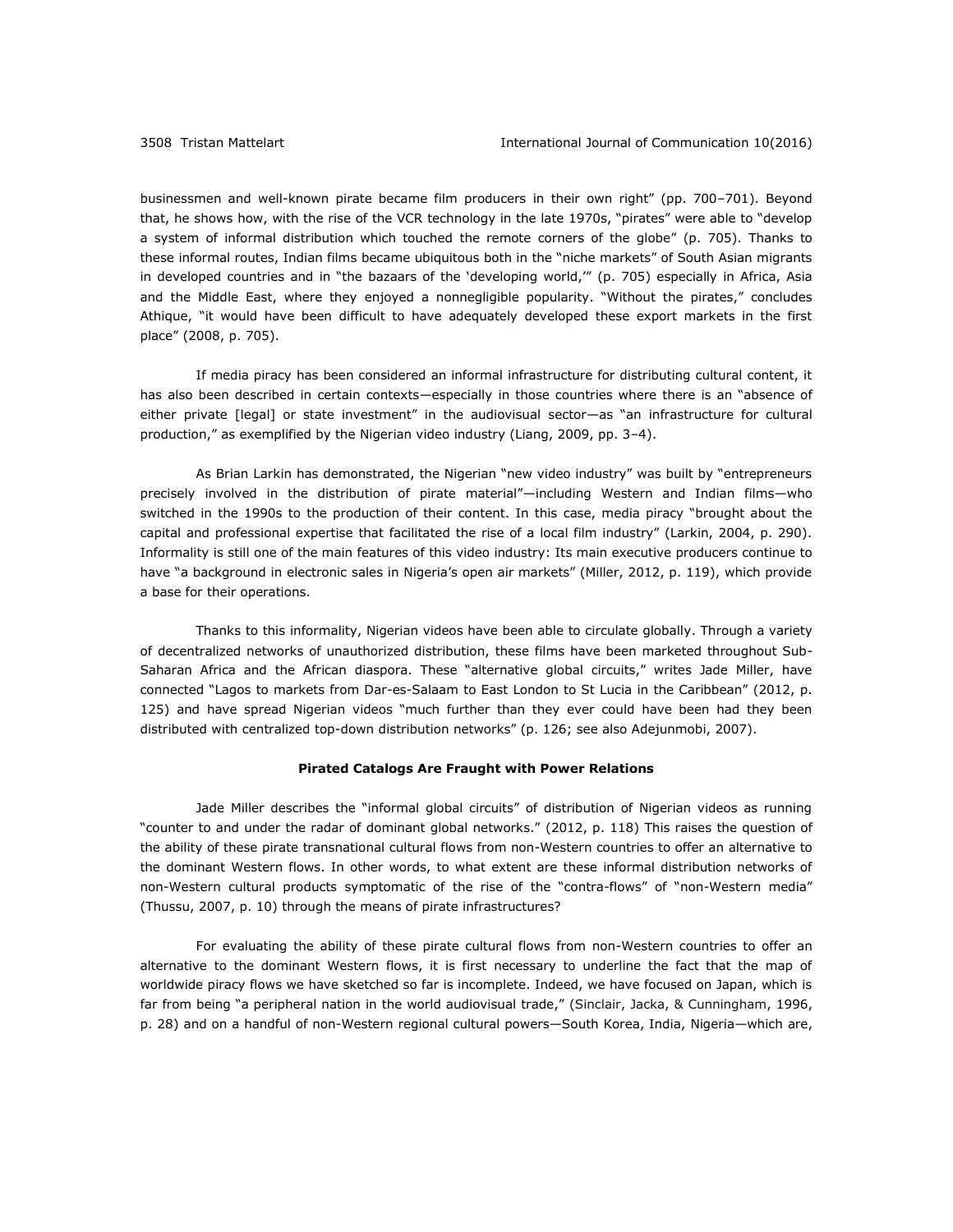in many respects, important "centers of audiovisual production" of their respective "geolinguistic region[s]" (Sinclair, Jacka, & Cunningham, 1996, p. 8). By focusing exclusively on these regional cultural powers, we run the risk of overstating the importance of non-Western flows of pirated content and of neglecting the continuing significance of U.S. flows of pirated content.

Furthermore, we should be cautious when considering the cultural proximity factor, which was presented above as having facilitated the transnational circulation of the pirated content of various non-Western countries' cultural industries in their geolinguistic regions. By overemphasizing this factor, we would risk downplaying the importance of other key factors, including economic ones, which structure the geography of either legal or pirated flows and which favor U.S. exports. Pirated Hollywood content—which benefits from the major production budgets, the world famous stars, and the global marketing campaigns of its legal counterpart—is indeed quite competitive in regional pirate markets, "despite [its] lack of cultural proximity" (Lozano, 2007, p. 109).

The problem is that there are no reliable statistics on the global flows of piracy and that, consequently, it is difficult to measure the relative importance in this field of non-Western "subaltern flows" (Thussu, 2007) compared to Western dominant ones. However, various sources lead us to think that Hollywood films and series are far from constituting a minor portion of the audiovisual content pirated globally.

Some of the reports produced by the organizations defending the interests of U.S. copyrightholding industries, despite being fraught with many significant methodological biases (Karaganis, 2011), suggest that U.S. content is dominant in worldwide piracy markets. A report prepared by the international LEK consulting firm for the Motion Picture Association (MPA) evaluated the 2005 losses of the major U.S. motion picture studios suffered due to global piracy at \$6.1 billion, compared to the losses of the "worldwide motion picture industry," calculated at \$18.2 billion (LEK, 2006, p. 4). If these statistics are to be believed, they tend to indicate that the share of U.S. pirated content in the global market for pirated movies is quite significant.

That U.S. content constitutes an important share of pirated content in the world is also what studies of local markets of piracy tend to show. Even in Afghanistan, under the rule of the Taliban in 2000 and 2001, despite "Bollywood's substantial importance" in this country's film culture, the most popular movie in Kabul's black market was not Indian but American: James Cameron's *Titanic*. Despite the fact that the Taliban regime explicitly outlawed cinema and, even more, American movies, Kabulis were able to benefit, thanks to the networks of the "contraband cinema," from this "global cinematic phenomenon," provoking a "*Titanic* fever" in Kabul that lasted two years (Klinger, 2010).

Similarly, in his study conducted with several tens of video stores, and stall owners, and "video show" owners in southern Malawi—a country that "has next to no domestic film or television production" and that is in that respect very different from countries with "developed production cores" such as India— Jonathan Gray (2011) notes that American series and films figure prominently among the pirated products on offer (pp. 109–110). While comprising "West African soaps and action films," the catalogues of video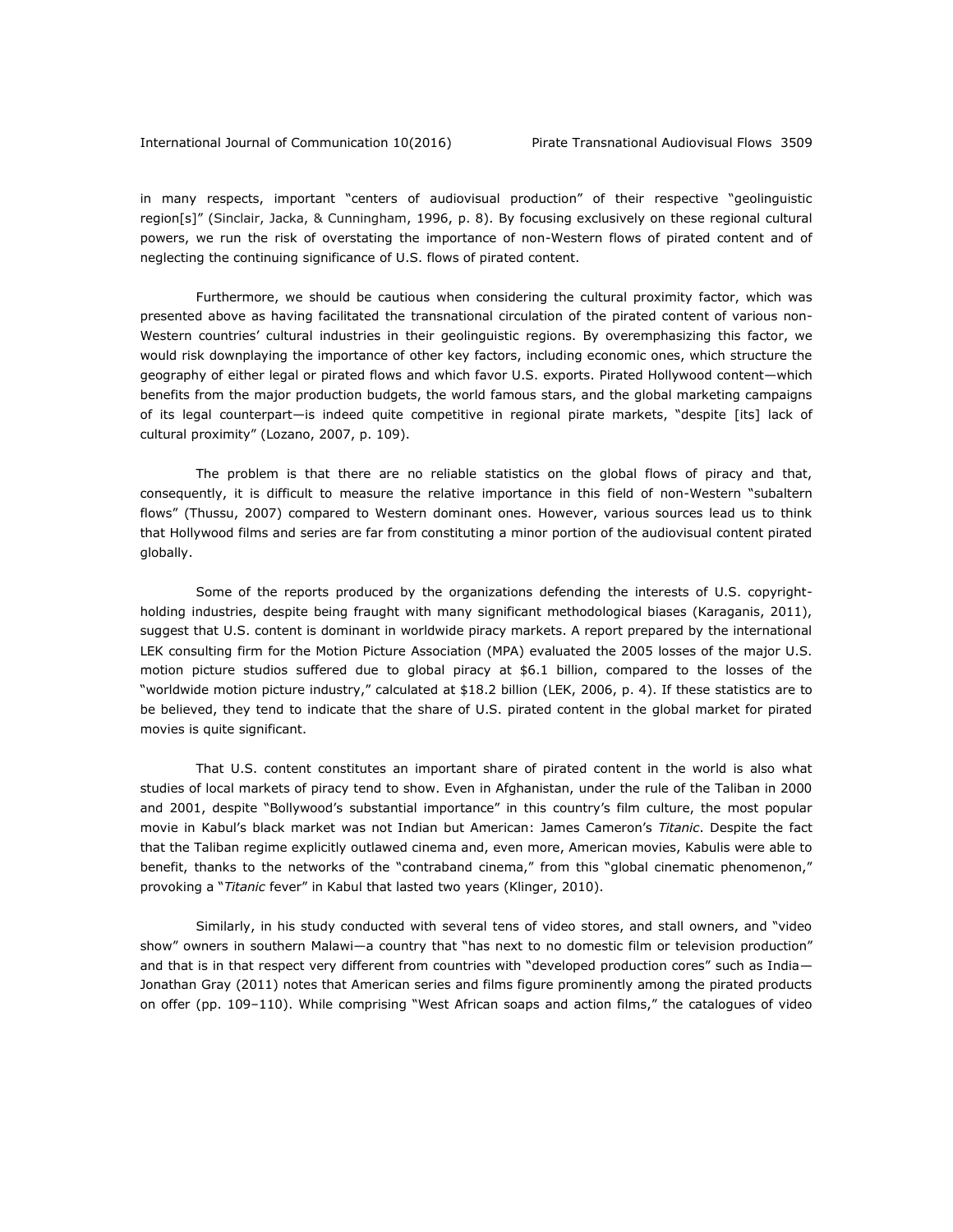shops and stalls and of video shows concentrated largely on Chinese and Hong Kong martial arts films and American movies featuring action stars (p. 107).

Regarded by Hollywood as a public that is "too poor to bother with" (Gray, 2011, p. 101), Malawians depend for their favorite shows on the choices made first instance by Chinese entrepreneurs who sell their pirated content to their intermediaries in South Africa, who in turn furnish these to their Malawian resellers in Blantyre, the commercial capital, for redistribution within the country. "Hollywood may be prevalent in Malawi," concludes Gray, "but it has come by way of China, Johannesburg, and then Blantyre" (p. 111).

Another local informal market where pirated American content seems to be prevalent is the Tepito market in Mexico City. "Much of what is available is the Hollywood fare, with bootlegs of the latest blockbusters hitting the streets within days of the film's official release (or sometimes beforehand). This accounts for the largest part of the market" (Lobato, 2012, p. 87).

### **Online Informal Flows of Non-Western Audiovisual Content**

Our discussion of the transnational flows of non-Western cultural content has so far concentrated on the physical piracy of audiovisual products—that of videocassettes, VCDs, DVDs—which remains an important phenomenon in many countries where high-speed Internet connections are expensive or relatively rare. However, we also need to take into account the ways in which multiple Web platforms increasingly contribute to the transnational informal circulation of these products.

There are, as Tom O'Regan explains, "many continuities" between the informal modes of distribution of online content on the one hand and those of the videocassettes, VCDs, and DVDs on the other. But there are also some ruptures: "What is new today is the qualitative retching up of timeliness for cultural materials, particularly feature films . . . and television products" (O'Regan, 2012, p. 390) and the global scale at which these materials are potentially available.

Online technologies have, in particular, given the opportunity to various informal actors—some with and others without commercial objectives—to respond to "dispersed and niche audiences' needs . . . in overseas markets" (Wang, 2014, p. 109) that are not fulfilled by official distributors. Filling this gap, these informal actors have used digital technologies to provide these audiences and others a variety of non-Western cultural content.

The example of the fansubbers who have played an instrumental role in translating, subtitling, and distributing Japanese anime programs in the United States and beyond illustrates this process: It underlines both the continuities and the ruptures that exist in this field between the analog and the digital era. As Jordan Hatcher (2005) observes, predating "BitTorrent, broadband . . . and even the World Wide Web," (p. 518) the first fansubbers in the late 1980s "used expensive specialized equipment to insert subtitles" (p. 519) on VHS tapes, and after having done that, in the absence of "any major distributors of anime in the US market," (p. 519) circulated, often noncommercially, or "traded the finished videocassettes to others" (p. 519; Leonard, 2004) but at a limited scale. The use of digital technologies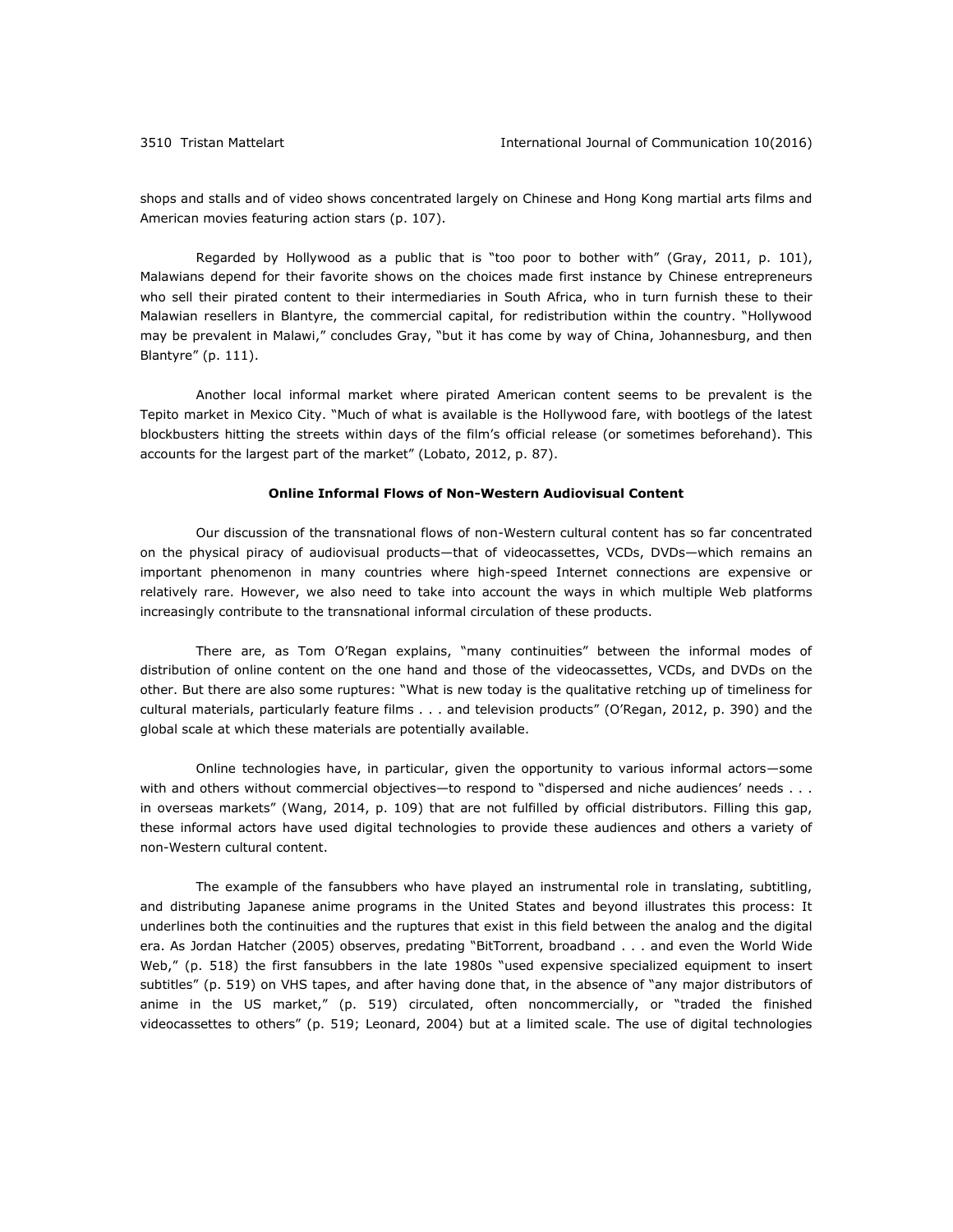and of the Web have, since the mid-1990s, enabled fansubbers to escape the "technological limits of analog cassettes," facilitated the connections with other fans "from around the world" (Hatcher, 2005, p. 520) and expanded the informal circulation of this content.

Online fan communities have also had a nonnegligible role in the transnational circulation of Japanese TV dramas in Asia. Kelly Hu (2005) shows how, in parallel to the informal commerce of VCDs and DVDs, some peer-to-peer networks using the transfer protocol of BitTorrent and providing "Chinese subtitled Japanese TV drama made by Chinese fans" (p. 178) became in the early 2000s, for many other "Chinese fans," an "alternative way" of accessing these programs in Hong Kong, Taiwan, and mainland China. "Thanks to the convergence of digital technologies—VCD, CD-R/DVD-R burners, PC and the Internet—" (p. 180) the fans of Japanese TV dramas have built an online informal distribution system that combats, as the commerce of pirate VCDs did before, "the ineffectiveness of the Japanese distribution system in Southeast Asian countries" (Hu, 2005, p. 172).

Diverse online networks have also contributed to the informal transnational distribution of the Korean Wave. After having circulated across Asia or within the global East and South Asian diasporas and beyond under the form of pirated VCDs or DVDs, the transnational distribution of Hallyu's products experienced a significant shift in the late 2000s with the rise of new material modes of expansion under the form of "user-generated content websites [and] peer-to-peer networks," which "play a central role in [these products'] global circulation" (Jin, 2012, p. 6; 2016).

These online social networks have indeed contributed to the success of South Korean television drama well beyond Asia and Asian diasporic communities. Discussing how virtual fan communities participated to the success of Korean television drama in Israel, Irina Lyan and Alon Levkowitz go as far as stressing "the power of technology and social media to create new maps of Hallyu distribution" (2015, p. 212), far beyond the supposed geolinguistic region of these cultural products.

Interestingly, the success of Korean audiovisual products, be it through formal or informal means, in countries as diverse as Israel, the Czech Republic, Romania, and the United States, points to the limits of the cultural proximity argument put forth for explaining the exports of the cultural content (pirated or not) of various non-Western producers. As Crystal S. Anderson states, the popularity of Korean movies and TV dramas "in European and Latin American countries as well as in the United States challenges the notion that cultures need to be similar in order for such cultural exchange to take place" (Anderson, 2014, p. 125).

Like the informal commerce of videocassettes, VCDs, and DVDs before them, informal online networks have also provided useful technological platforms to diasporic publics for consuming audiovisual content from their countries or regions of origin. In their study on media piracy in India, Lawrence Liang and Ravi Sundaram (2011) demonstrate, for example, that Indian diasporic publics make nonnegligible use of Indian peer-to-peer sites using BitTorrent protocols to access their favorite entertainment. Around 20% of the traffic generated by the Indian sites DesiTorrents and DCTorrent was calculated as coming from the United States, the United Kingdom, "and other migration hubs" (p. 357).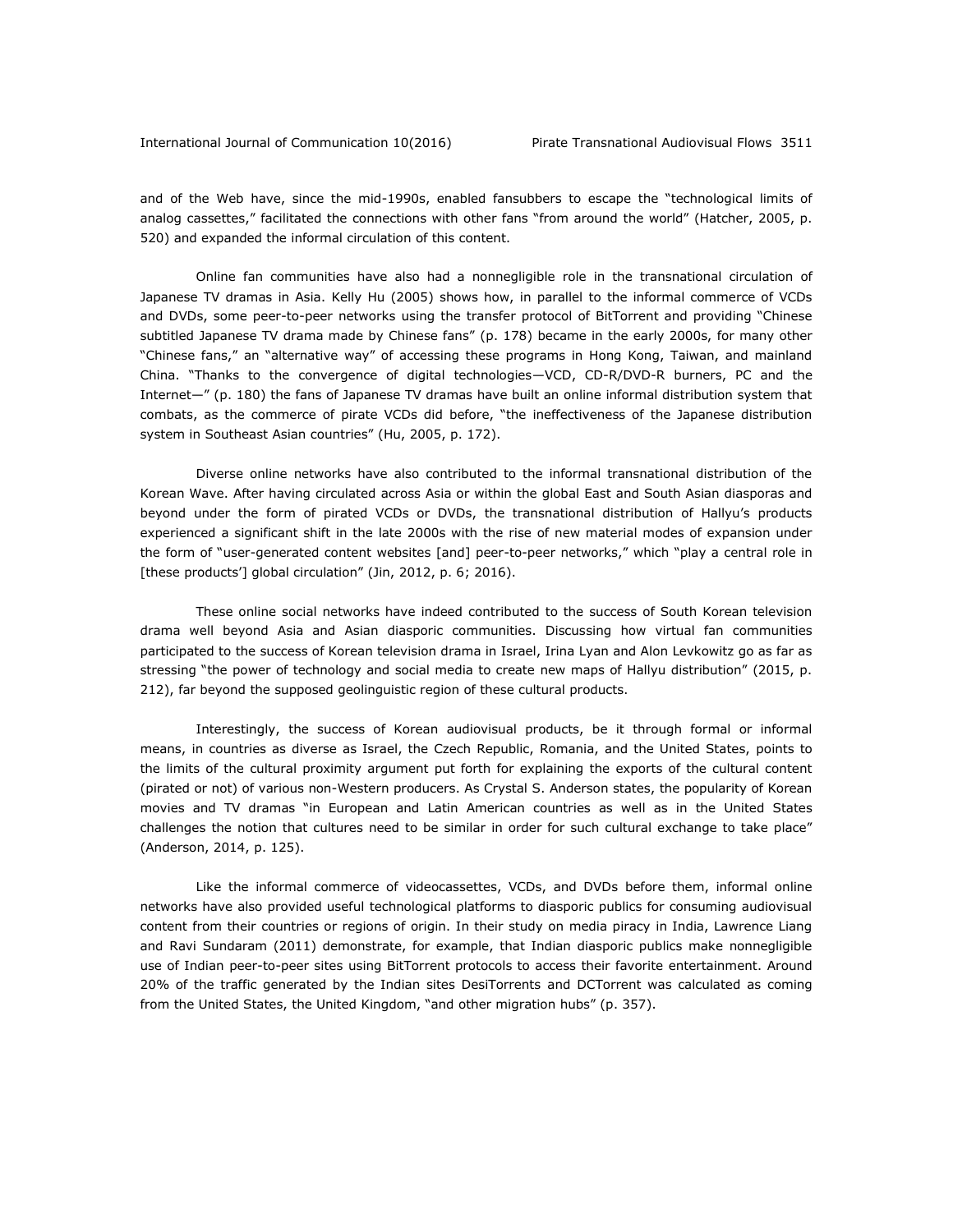$\overline{a}$ 

Beyond the variety of online platforms that have already been referred to, the informal "online economy of film [and TV program] distribution" (Lobato, 2012, p. 96) also comprises, as Ramon Lobato has put in evidence, a "complex ecology of intermediary services—linking sites, videostreaming services, and cyberlockers—which connect Internet users" (p. 96) with multiple audiovisual products, be they American, South-Korean, Indian, or Nigerian, but "outside the channels laid out by" the TV and film industries that produced them (p. 96).

### **All Infringing Files Are Not Equal**

By compiling the scattered anecdotal evidence of the existence of informal transnational online flows of non-Western entertainment without being able to evaluate each piece's relative importance with any degree of accuracy because of a lack of reliable statistics, we run the risk of overemphasizing their importance and thus of "giving a false impression that the world communication has become [thanks to these informal networks] more diverse" (Thussu, 2007, p. 25).

Some accounts of these global pirate flows tend in this respect to sketch geographies of online piracy in which the power relations that organize the legal flows of audiovisual products seem to have vanished. Considering "illegal file sharing as a global enterprise," Abigail De Kosnik writes:

TV pirates in the U.S. can download episodes of *Project Runway Canada*, Australia's *Next Top Model*, the UK's *The X-Factor*, Indian game shows, German soap operas, and Colombian telenovelas soon after they air in their home countries. TV pirates in France, South Korea, or Nigeria may download episodes of *24*, *American Idol*, and *Burn Notice* without having to wait months for the shows to be sold on non-Region 1 DVDs or broadcast by their countries' television networks. (2010, p. 10)

However, it may be assumed that the global distribution of these online pirate flows of TV programs is fraught with the same kind of inequalities as those characterizing offline pirate flows. A study commissioned by NBCUniversal and published in January 2011 by the research firm Envisional is worth considering in this respect (Envisional, 2011). Estimating the "Infringing use of the [global] Internet," the study puts into relief the fact that the consumption of "infringing files" (estimated as accounting for almost 24% of the "use of global Internet bandwidth"1) (p. 2)—movies, TV shows, music, games—is highly concentrated around a very limited number of files. Analyzing the content of what was then the largest and most-used BitTorrent tracker worldwide, PublicBT, the report states that "a very small overall proportion of content attracted large numbers of downloads, representing a large proportion of all connected users" (Envisional, 2011, p. 9).<sup>2</sup>

 $1$  This percentage "excludes all pornography, the infringing status of which can be difficult to discern" (Envisional, 2011, p. 2).

 $2$  Of the 2.72 million torrents managed by the tracker the day chosen for the study, 0.2% had 100 or more downloads, 2.6% had from 10 to 99 downloads, 51.9% had from 1 to 9 downloads, and 45.2% had no active downloads (Envisional, 2011, p. 9).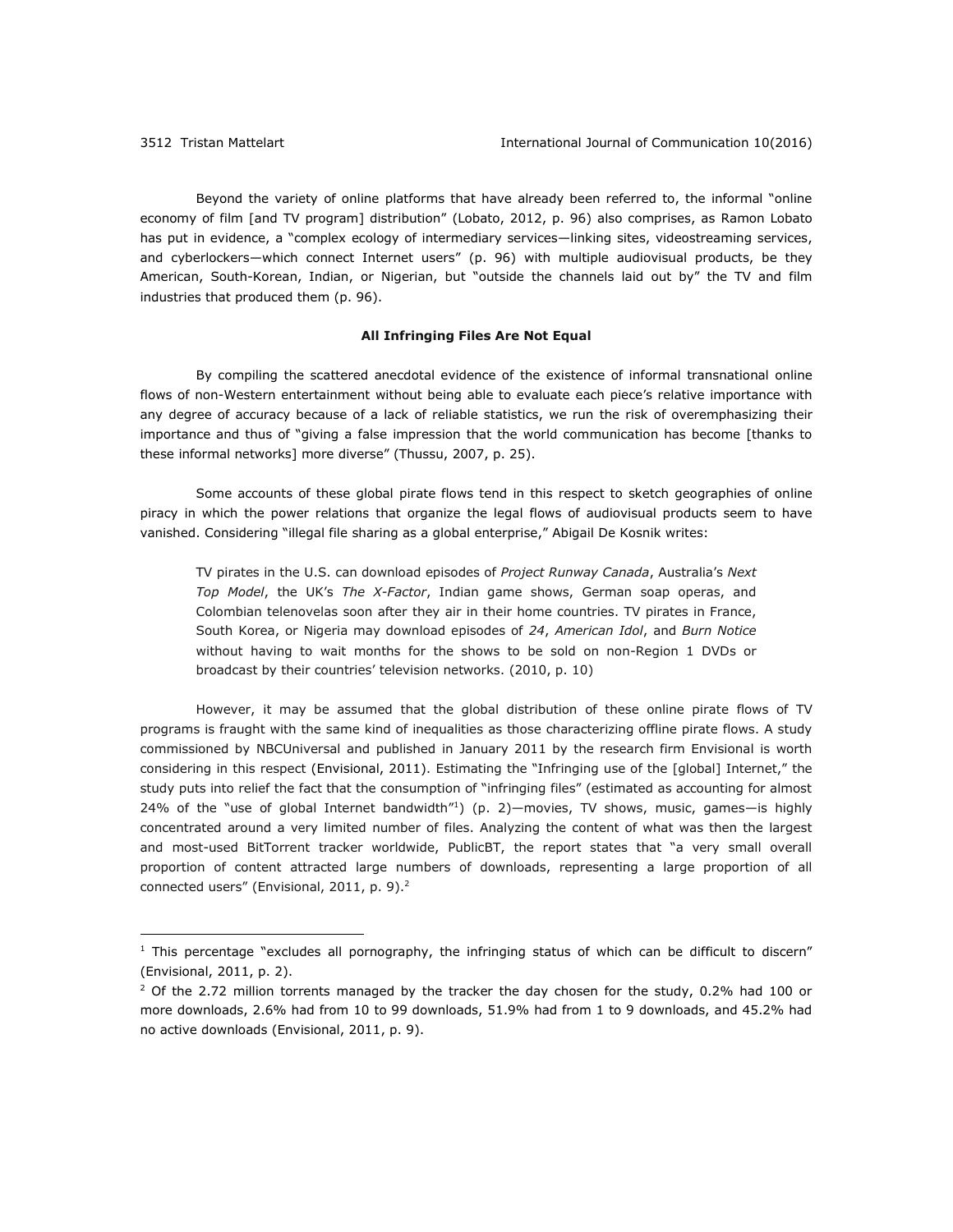## International Journal of Communication 10(2016) Pirate Transnational Audiovisual Flows 3513

In other words, in the ocean of infringing files consumed thanks to this tracker, all the files are not equal. Some attract many more downloads than others, suggesting, but not proving, that thanks to the large budgets invested for its production and legal distribution, *24* must be able to easily supplant, on many Web platforms, the Colombian telenovelas and the Indian game shows.

In addition, it is important to point out that the same kind of digital technologies that enable online fansubbing communities to translate, subtitle, and distribute non-Western programs are also used by other communities to make U.S. programs available where they would not be otherwise. The Brazilian case exemplifies this process. In this country, the production of telenovelas provoked, in certain segments of program schedules, "an overall decline in imported U.S. programming" (Straubhaar, 2007, p. 179). A variety of downloading sites, of social networking sites, and of fansubbing communities have nevertheless given rise to an informal system of importing and distributing U.S. TV shows in Brazil. And this informal system provides a broader spectrum of content, at a higher speed and at a better price, than that offered by the legal distribution system (Mendes Moreira de Sa, 2015; Vandresen, 2012).

### **Debating the Counterhegemonic Character of Pirate Contraflows**

The fact that it is so difficult to evaluate the scope of these offline and online informal transnational flows of non-Western audiovisual content raises a serious problem for their being characterized *contraflows*. As Naomi Sakr (2007, p. 105) has stated, "for the contra-flow concept to have explanatory value," it needs to refer to something more important than just "superficial changes in the geography of media flows": It has "to refer to changing power relations in the production and the dissemination of media messages" (p. 105). Given the scarce statistical evidence of the importance of this non-Western transnational cultural content compared to Western content, it is difficult to say if it represent mere "superficial changes in the geography of media flows" (p. 105) or if it symbolizes, on the contrary, significant transformations of the power relations structuring the circulation of audiovisual programs in the world.

But it is not just a matter of quantitatively evaluating the capacity of these informal transnational audiovisual flows of non-Western content of being able to offer an alternative to Western flows. Beyond that, it is also necessary to question the nature of these flows. Indeed, as Naomi Sakr (2007) put it, to really be "contra-flows", these flows need to be "counter-hegemonic". In other words, they need to carry content running counter to the dominant meanings with which hegemonic American programs are encoded.

Are the offline or online pirate contraflows discussed above counterhegemonic? Some authors answer positively. Darrell Williams Davis and Emilie Yueh-yu Yeh (2004) consider, for example, the pirated VCDs of audiovisual content in Asia as being a kind of "Third World guerrilla technology" (p. 237) that offers its users "a counter-hegemonic technology against the dictates of multinational consumer electronic enterprises" (p. 242).

Kelly Hu (2005) uses similar terms to describe the activities of online Chinese fans to access Japanese TV drama through informal networks, presenting these fans as "guerrilla fighters in the politics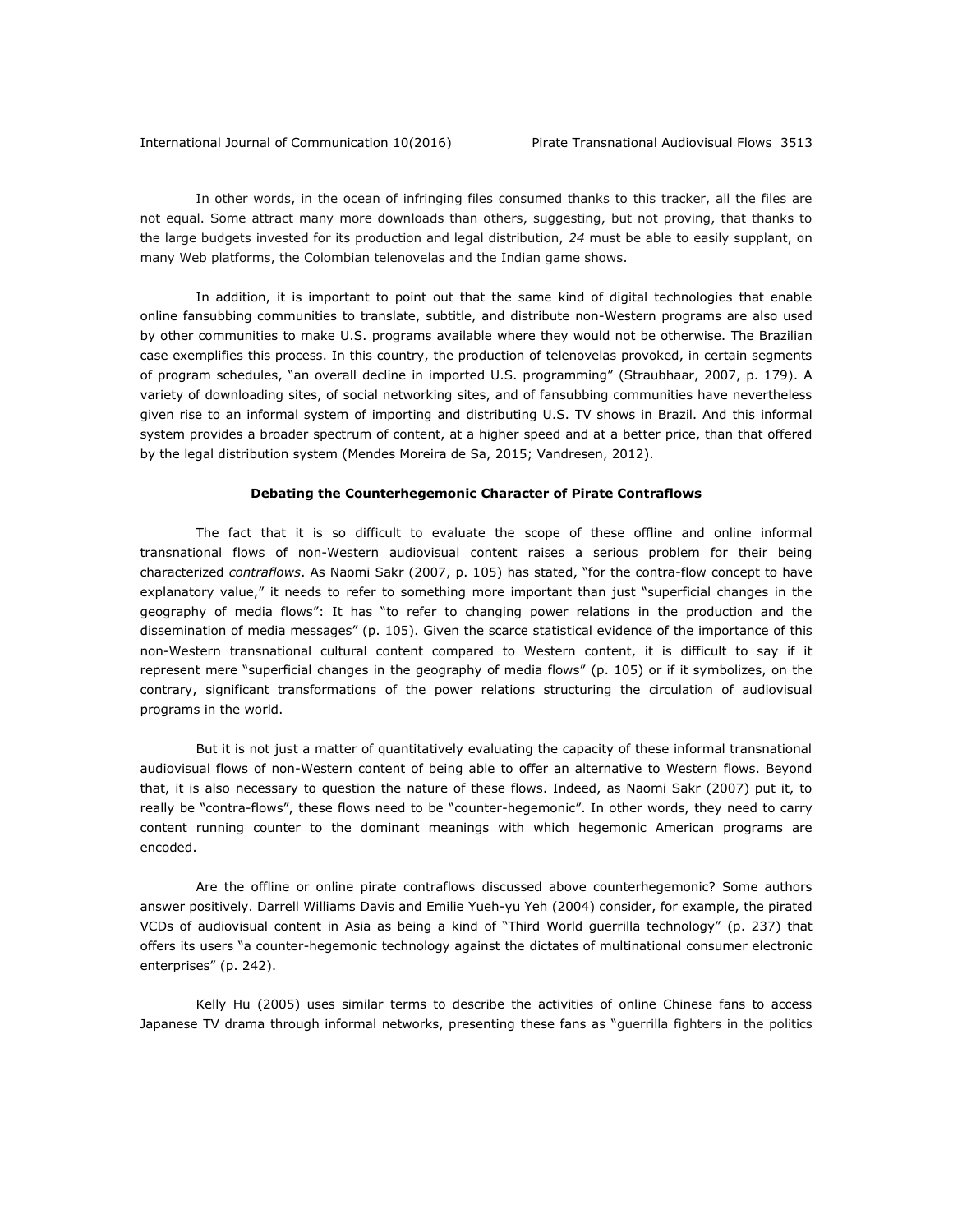of autonomy, network and low-cost digital technology; they are attempting to break down time-space constraints and the official distribution hierarchy" (p. 171).

However, as was made evident in the discussion of the commerce of pirated VCDs in Asia, the audiovisual content—be it American or Asian—distributed through the networks of the informal economy is no less embedded in a commodified culture than its legal counterpart. Having incorporated, as we have seen, "the codes of global consumer culture" (Lee, 2004, p. 253), Japanese and Korean dramas could be, in some respects, considered to carry the same hegemonic content as its American equivalent.

That is at least what Laikwan Pang (2006) suggests. Discussing not the pirating of Japanese or South Korean drama but "movie piracy in China," she notes that this form of piracy "is far from [being] a romantic form of guerilla warfare to fight hegemony." "The popular commercial films being pirated," both the "commercial Hong Kong [and] Hollywood films," are indeed both "hegemonic in their own discursive practice" (Pang, 2006, p. 109).

This is not to say that pirated commercial programs should be considered to give shape to hegemonic flows of cultural content. As Virginia Crisp (2015) puts it, we need to "investigate piracy as a social and cultural activity," (p. 99) and not as a mere process of consuming cheap hegemonic media content. But this is to say that pirated commercial audiovisual content cannot so easily be considered to constitute a counterhegemonic force.

Another very important dimension prompting us to relativize the capacities of piracy to contribute to the rise of contraflows is the fact that, if piracy has been recently described as an infrastructure for producing cultural products in some countries of the Global South, it has also long been recognized as a serious problem for the survival of domestic cultural industries in these countries. In 1989, in their study of the VCRs in the third world, Douglas Boyd, Joseph Straubhaar, and John Lent emphasized the danger posed by counterfeit videos: In several Third World countries, such as Brazil, Egypt, Hong Kong, India, and Mexico, "piracy via VCRs threatens" the national film or television industries "that produce entertainment" (p. 19).

Even in Nigeria—the country that, as we have seen, is often presented as illustrating the potential of media piracy as "an infrastructure for cultural production" (Liang, 2009, p. 3)—piracy is considered an ambivalent phenomenon: "It is widely feared by indigenous film and music makers as destructive of the small profits they make by way of intellectual property and seen as contributing "substantially to the erosion of the industry as a whole" (Larkin, 2004, p. 297). Consequently, in this country where "informality has been central" to the creation of a video industry, some important professionals in this video sector try today to formalize this pirate economy: "Informality is being recast," explains Ramon Lobato, "as a threat to long-term sustainability" (Lobato, 2012, p. 56).

All these factors lead us to relativize the counterhegemonic character of the flows of non-Western entertainment circulating through the networks of this informal economy.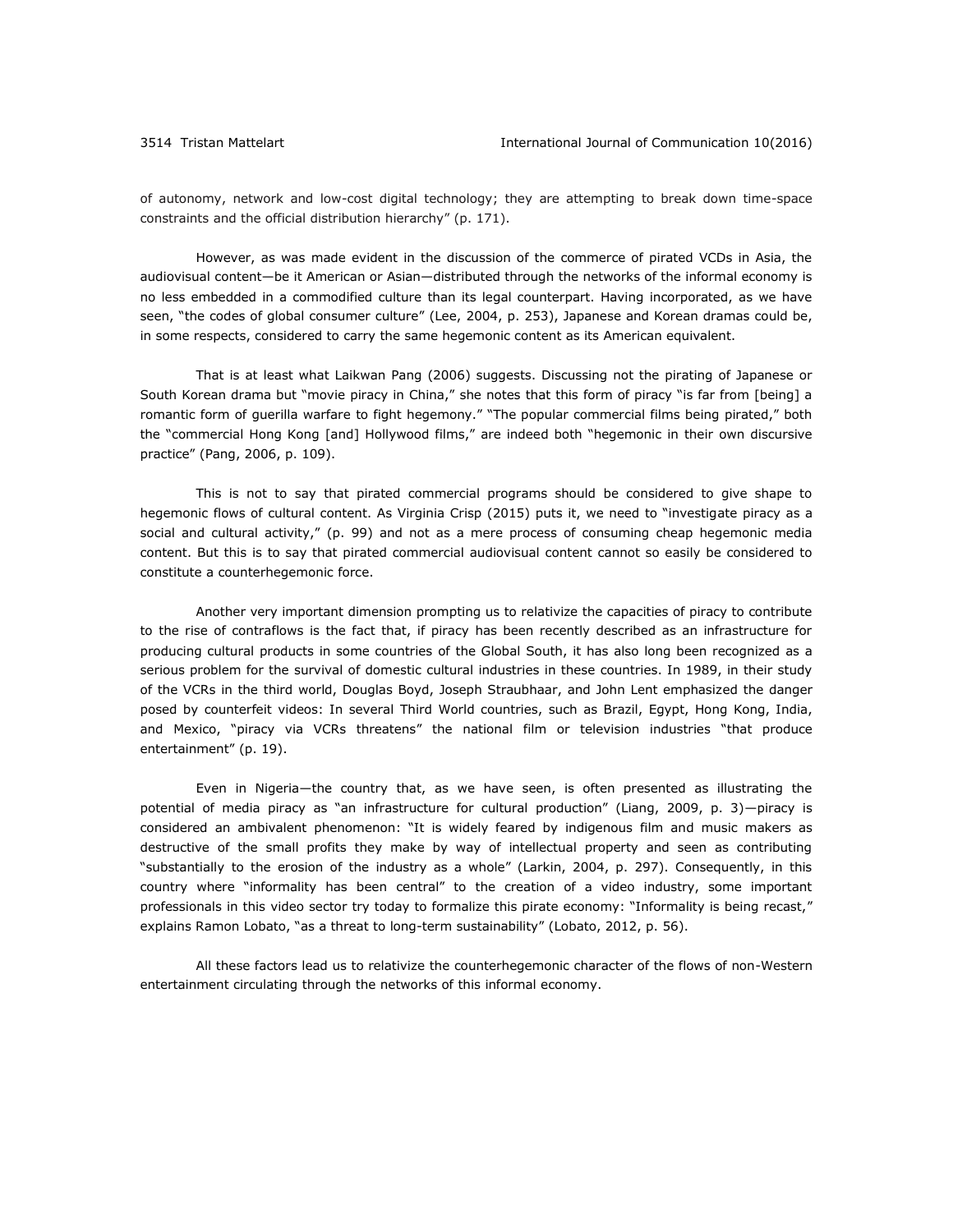# **Is Piracy a Major Menace Undermining the Power of U.S. Cultural Industries?**

Finally, we need to relativize the widely held idea that piracy is a major menace undermining the power of U.S. cultural industries. This argument is repeatedly put forward by the organizations defending the interests of major Hollywood companies. As the report by the LEK (2006) consulting firm states: "Piracy is the biggest threat to the U.S. motion picture industry" (p. 3).

Piracy has also been hailed by some critical scholars as another kind of menace to Hollywood. In his book *The Empire of Mind*, in which he studies the liberating potential of digital piracy, Michael Strangelove considers that "in many areas of the world, piracy"—under the form of "the consumption of vast quantities of pirated digital products in the off-line marketplaces"—represents a form of "resistance to American economic domination" (Strangelove, 2005, p. 74).

What if, instead of being either a threat to Hollywood or a resistance to it, piracy was an opportunity to increase its domination? Piracy has indeed contributed, albeit illegally, to the expanded global reach of American films and series. It has created, as Toby Miller and colleagues (2005) note in their book *Global Hollywood 2*, "audiences and demand for [the] media products of Hollywood." (p. 226) Moreover, the distribution networks of the informal economy offer—as I have already argued for some media industries of the Global South—an infrastructure that has helped Hollywood "to extend [its] markets into places where it has traditionally been a minority culture—markets that encompass almost half of the globe" (p. 256).

Nothing captures that better than the already mentioned success of *Titanic* in Afghanistan under the rule of the Taliban. "Without piracy," Barbara Klinger (2010) comments about that example, "Hollywood's products would not have the presence in global markets—some well beyond the pale of motion picture theaters—that they currently enjoy" (p. 108). Piracy can then be viewed, in many respects, as paving the way for the future legal introduction of Hollywood products to these markets (Mattelart, 2011, 2012).

All the more so that Hollywood has worked hard to transform pirated markets into legal markets for its products. Together with other U.S. copyright-holding industries and the U.S. government, the major studios have launched an important offensive against piracy aiming not only to protect their rights but also to "expan[d] [their] market power" (Bettig, 1996, p. 2) and increase, on a worldwide scale, their market domination.

Susan K. Sell has shown in *Private Power, Public Law*, how, as early as the 1980s, various U.S. copyright-holding industries, among which the Motion Picture Association of America (MPAA) figured prominently, worked to convince the U.S. government to give high priority to the defense of intellectual property rights and the fight against piracy. She also describes that, under the pressure of this lobbying, the U.S government added provisions to trade acts in 1984 and 1988 giving it the unilateral right to take retaliatory measures against the countries that infringed the intellectual property rights of American companies (Sell, 2003).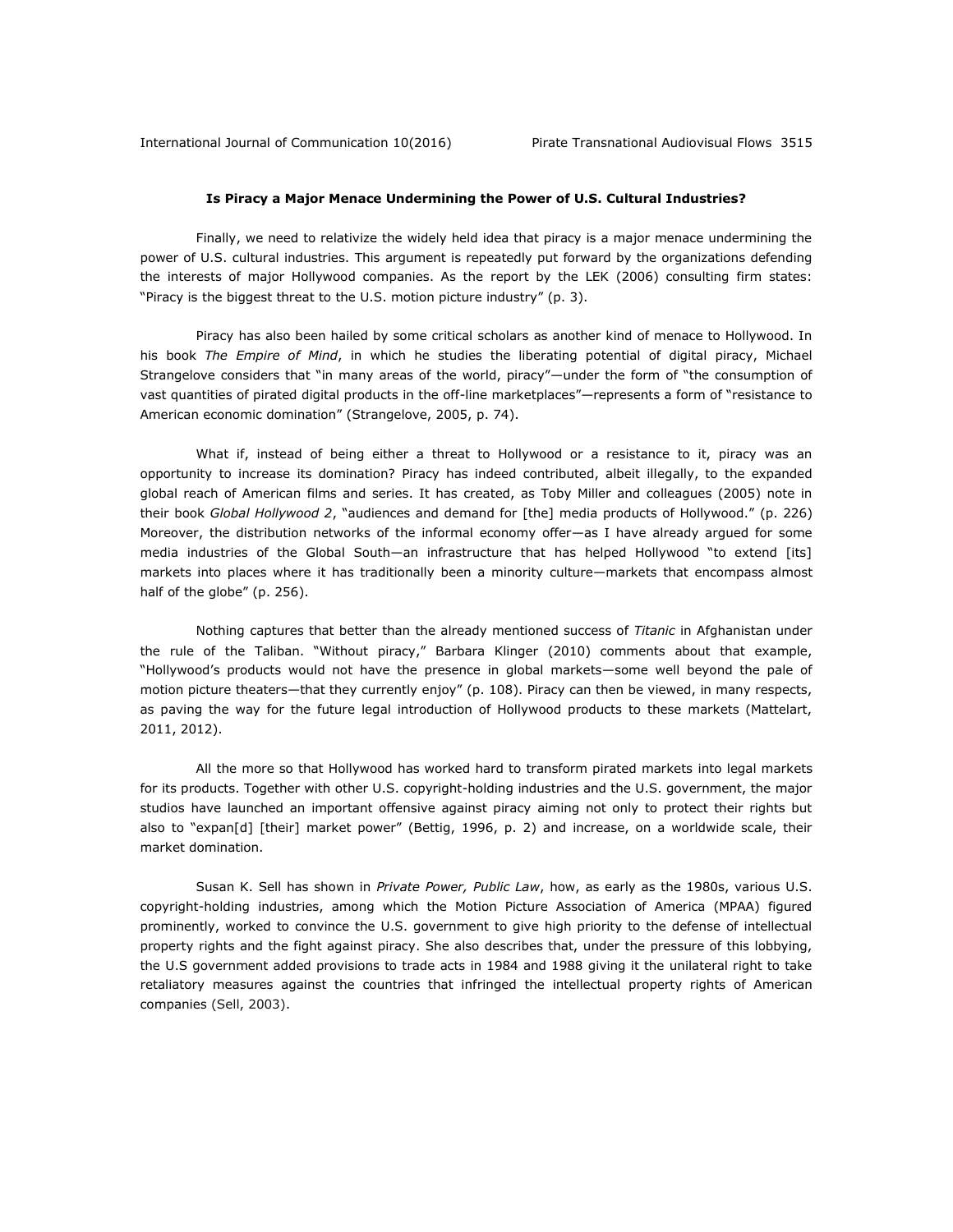In parallel, some of the main U.S. copyright-holding industries, with other intellectual-propertyrights-holding industries and some of their Japanese and European counterparts, campaigned in favor of a stricter and stronger international regulatory framework for intellectual property rights. With the support of the U.S. government, these private companies played a "unprecedented . . . central role" (May & Sell, 2005, p. 154) in drafting the agreement that implemented a much more severe global regime of intellectual property rights, which was finally signed in 1994 at the World Trade Organization meeting on trade-related aspects of intellectual property rights.

Today, the global defense of U.S. companies' copyrights is still a common cause for both private and public U.S. interests. In addition to its "multilateral efforts," Washington's strategy "to eradicate piracy in foreign markets" comprises, as Toby Miller and colleagues explain, various kinds of bilateral negotiations: "Trade-leveraging against countries where piracy [is] rampant; free trade agreements with selected partners that incorporate intellectual property protection into their frameworks" (Miller et al., 2005, p. 241).

Interestingly, the U.S. government and major U.S. copyright-holding industries link their common struggle, waged on a global scale, against piracy to the promotion of the free flow of U.S. products: Both are viewed as aiming to expand the reach of American cultural products. As Michael Schlesinger and Steven J. Metalitz of the International Intellectual Property Alliance make clear: "Since 1984, IIPA and its associate members . . . have worked in partnership with the U.S. government to improve copyright protection and provide fairer and more equitable access in foreign markets" (Schlesinger & Metalitz, 2014, p. 1).

The commerce of pirated products, then, cannot easily be considered a form of resistance to American economic domination. Rather, this commerce has to be seen as structured in many ways by some of the same power relations that govern the legal trade of audiovisual programs. If the pirate infrastructures offered by the informal economy of communication have contributed to an increased transnational circulation of the content of some of the major centers of audiovisual production of non-Western countries, they have also given U.S. global communication companies the opportunity to extend their products' distribution, making these available where they were not. The domination U.S. cultural products exert on worldwide legal markets has thus been transposed, at least in part, within the realm of the global informal economy of communication.

#### **References**

Adejunmobi, M. A. (2007). Nigerian video film as minor transnational practice. *Postcolonial Text, 3*(2). Retrieved from<http://postcolonial.org/index.php/pct/article/view/548/405> htt

Anderson, C. S. (2014). HallyU.S.A.: America's impact on the Korean Wave. In V. Marinescu (Ed.), *The global impact of South Korean popular culture: Hallyu unbound* (pp. 123–134). London, UK: Lexington.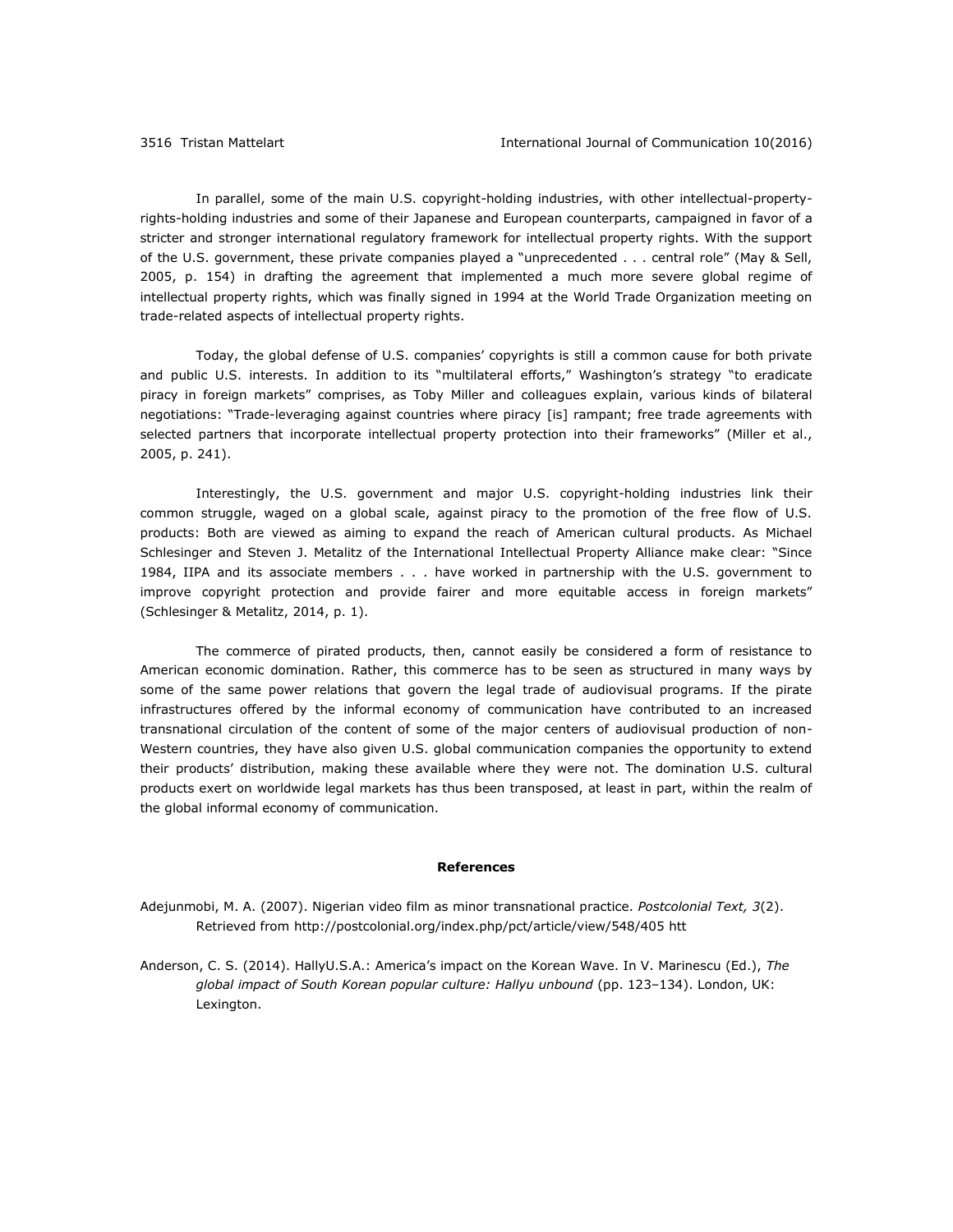- Athique, A. (2008). The global dynamics of Indian media piracy: Export markets, playback media and the informal economy. *Media, Culture & Society*, *30*(5), 699–717.
- Baumgärtel, T. (Ed.). (2015). *A reader in international media piracy: Pirate essays*. Amsterdam, The Netherlands: Amsterdam University Press.
- Bettig, R. V. (1996). *Copyrighting culture: The political economy of intellectual property*. Boulder, CO: Westview Press.
- Boyd, D. A. (1988). Third world pirating of U.S. films and television programs from satellites. *Journal of Broadcasting & Electronic Media*, *32*(2), 149–161.
- Boyd, D. A., & Straubhaar, J. D. (1985). Developmental impact of the home video cassette recorder on third world countries. *Journal of Broadcasting & Electronic Media*, *29*(1), 5–21.
- Boyd, D. A., Straubhaar, J. D., & Lent, J. A. (1989). *Videocassette recorders in the third world*. White Plains, NY: Longman.
- Crisp, V. (2015). *Film distribution in the digital age: Pirates and professionals.* Basingstoke, UK: Palgrave Macmillan.
- Davis, D. W., & Yeh, E. Y. (2004). VCD as programmatic technology: Japanese television drama in Hong Kong. In K. Iwabuchi (Ed.), *Feeling Asian modernities: Transnational consumption of Japanese TV dramas* (pp. 228–247). Hong Kong: Hong Kong University Press.
- De Kosnik, A. (2010). *Piracy is the future of television.* Cambridge, MA: Massachusetts Institute of Technology, Convergence Culture Consortium.
- Envisional. (2011). *Technical report: An estimate of infringing use of the Internet*. Cambridge, UK: Envisional.
- Ganley, G. D., & Ganley, O. H. (1987). *Global political fallout: The first decade of the VCR, 1976–1985*. Norwood, NJ: Ablex.
- Gray, J. (2011). Mobility through piracy, or how Steven Seagal got to Malawi. *Popular Communication*, *9*(2), 99–113.
- Hatcher, J. S. (2005). Of otakus and fansubs: A critical look at anime online in light of current issues in copyright law. *SCRIPT-ed*, *2*(4), 514–542.
- Hu, K. (2004). Chinese re-makings of pirated VCDs of Japanese TV dramas. In K. Iwabuchi (Ed.), *Feeling Asian modernities: Transnational consumption of Japanese TV dramas* (pp. 205–226). Hong Kong: Hong Kong University Press.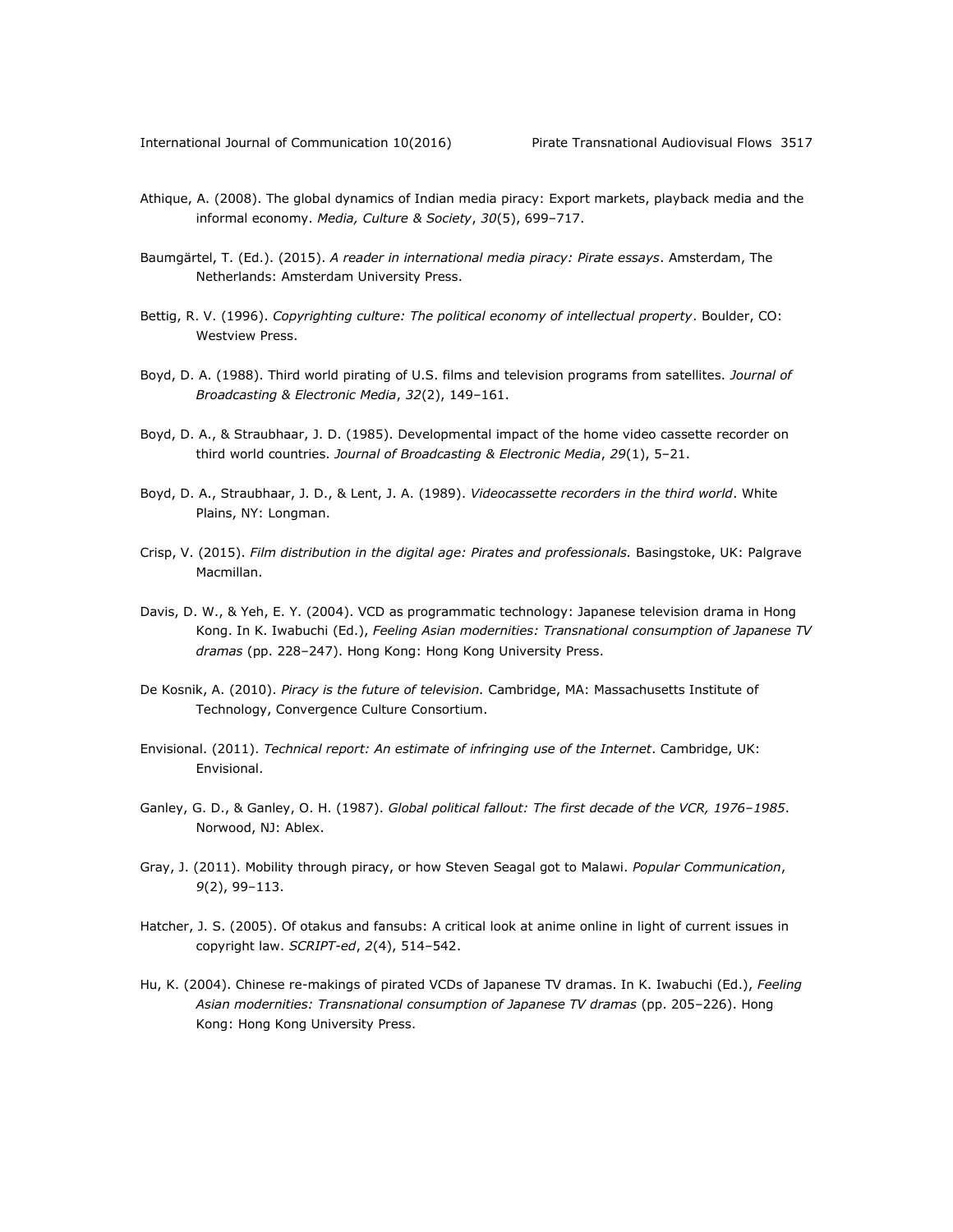- Hu, K. (2005). The power of circulation: Digital technologies and the online Chinese fans of Japanese TV drama. *Inter-Asia Cultural Studies, 6*(2), 171–186.
- Iwabuchi, K. (1998). Marketing "Japan": Japanese cultural presence under a global gaze. *Japanese Studies*, *18*(2), 165–180.
- Iwabuchi, K. (2010). Globalization, East Asian media cultures and their publics. *Asian Journal of Communication, 20*(2), 197–212.
- Jin, D. Y. (2012). Hallyu 2.0: The new Korean Wave in the creative industry. *The Journal of International Institute, 2*(1), 3–7.
- Jin, D. Y. (2016). *New Korean Wave: Transnational cultural power in the age of social media.* Urbana, IL: University of Illinois Press.
- Karaganis, J. (Ed.). (2011). *Media piracy in emerging economies*. New York, NY: Social Sciences Research Council.
- Klinger, B. (2010). Contraband cinema: Piracy, *Titanic*, and Central Asia. *Cinema Journal*, *49*(2), 106–124.
- Larkin, B. (2004). Degraded images, distorted sounds: Nigerian video and the infrastructures of piracy. *Public Culture*, *16*(2), 289–314.
- Lee, D.-H. (2004). Cultural contact with Japanese TV drama: Modes of reception and narrative transparency. In K. Iwabuchi (Ed.), *Feeling Asian modernities: Transnational consumption of Japanese TV dramas* (pp. 251–274). Hong Kong: Hong Kong University Press.
- LEK. (2006). The cost of movie piracy: An analysis prepared by LEK for the Motion Picture Association. Retrieved from<http://austg.com/include/downloads/PirateProfile.pdf>
- Leonard, S. (2004). *Progress against the law: Fan distribution, copyright, and the explosive growth of Japanese animation*. Cambridge, MA: Massachusetts Institute of Technology.
- Liang, L. (2009). Piracy, creativity and infrastructure: Rethinking access to culture. Retrieved from [http://papers.ssrn.com/sol3/papers.cfm?abstract\\_id=1436229](http://papers.ssrn.com/sol3/papers.cfm?abstract_id=1436229)
- Liang, L., & Sundaram, S. (2011). India. In J. Karaganis (Ed.), *Media piracy in emerging economies* (pp. 339–398). New York, NY: Social Science Research Council.
- Lobato, R. (2008). The six faces of piracy: Global media distribution from below. In R. C. Sickels (Ed.), *The business of entertainment: Movies* (Vol. 1, pp. 15–36). Westport, CT: Greenwood Publishing.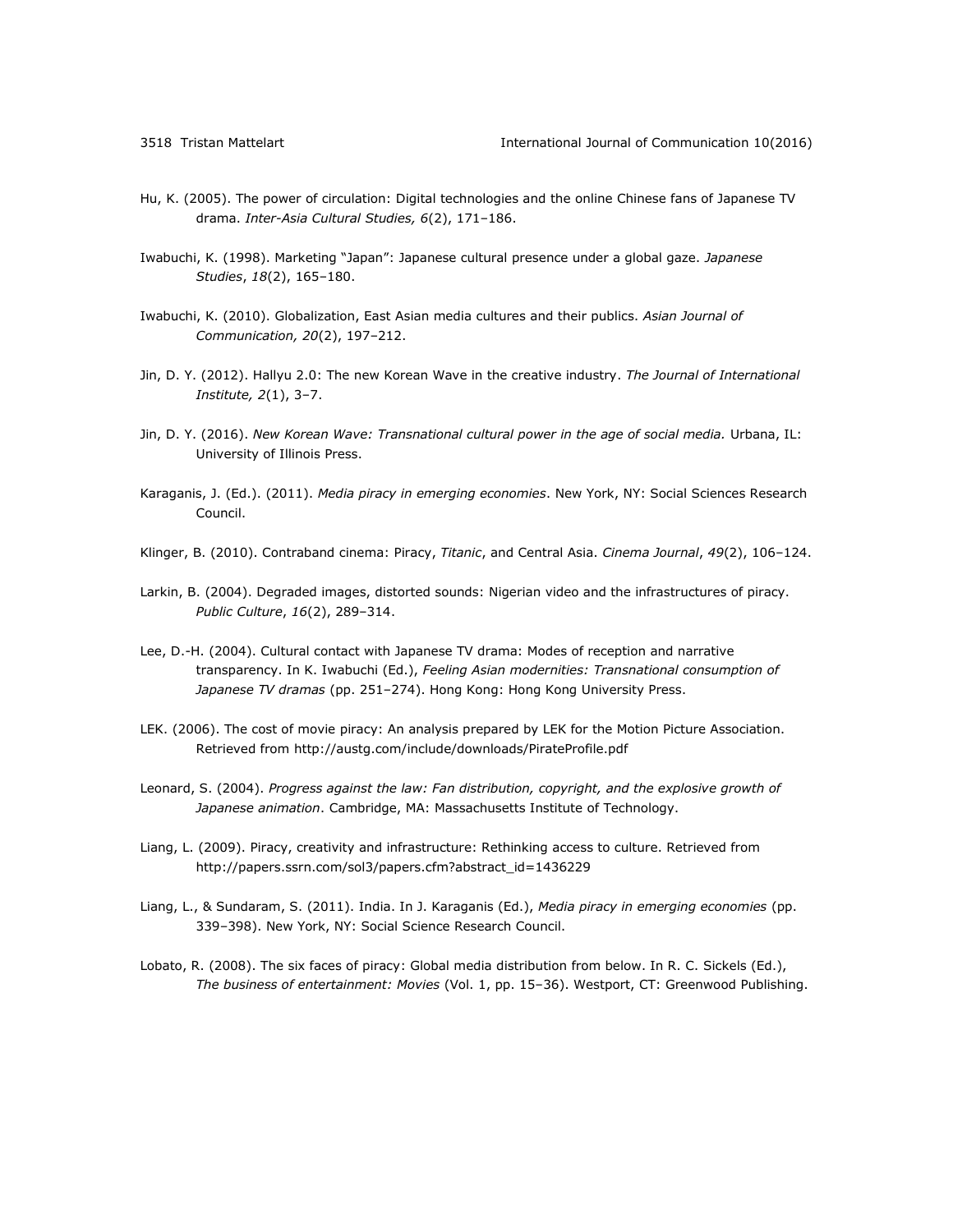- Lobato, R. (2012). *Shadow economies of cinema: Mapping informal film distribution*. London, UK: British Film Institute.
- Lozano, J.-C. (2007). Latin America: Media conglomerates. In L. Artz & Y. R. Kamalipour (Eds.), *The media globe: Trends in international mass media* (pp. 99–117). Lanham, MD: Rowman and Littlefield.
- Lyan, I., & Levkowitz, A. (2015). Consuming the other: Israeli Hallyu case study. In S. Lee & A. M. Nornes (Eds.), *Hallyu 2.0: The Korean Wave in the age of social media* (pp. 212–228). Ann Arbor, MI: University of Michigan Press.
- Mattelart, T. (1994). Pre-1989 East-West video: Entertainment without borders. *Réseaux*, *2*(2), 267–280. Retrieved from [http://www.persee.fr/web/revues/home/prescript/article/reso\\_0969-](http://www.persee.fr/web/revues/home/prescript/article/reso_0969-9864_1994_num_2_2_3282) [9864\\_1994\\_num\\_2\\_2\\_3282](http://www.persee.fr/web/revues/home/prescript/article/reso_0969-9864_1994_num_2_2_3282)
- Mattelart, T. (2009). Audio-visual piracy: Towards a study of the underground networks of cultural globalization. *Global Media and Communication*, *5*(3), 308–326.
- Mattelart, T. (Ed.). (2011). *Piratages audiovisuels. Les voies souterraines de la mondialisation culturelle*  [Audiovisual piracy: The underground networks of cultural globalization]. Paris, France: Ina-De Boeck.
- Mattelart, T. (2012). Audiovisual piracy, informal economy, and cultural globalization, *International Journal of Communication, 6*, 735–750. Retrieved from <http://ijoc.org/index.php/ijoc/article/view/1164/728>
- May, C., & Sell, S. K. (2005). *Intellectual property rights: A critical history.* Boulder, CO: Lynne Rienner.
- Mendes Moreira de Sa, V. (2015). From Orkut to Facebook: How Brazilian pirate audiences utilize social media to create sharing subcultures. *International Journal of Communication*, *9*, 852–869. Retrieved from<http://ijoc.org/index.php/ijoc/article/view/3730>
- Miller, J. (2012). Global Nollywood: The Nigerian movie industry and alternative global networks in production and distribution. *Global Media and Communication, 8*(2), 117–133.
- Miller, T., Govil, N., McMurria, J., Wang, T., & Maxwell, R. (2004). *Global Hollywood 2*. London, UK: British Film Institute.
- Mirghani, S. (2011). The war on piracy: Analyzing the discursive battles of corporate and governmentsponsored anti-piracy media campaigns. *Critical Studies in Media Communication*, *28*(2), 113– 134.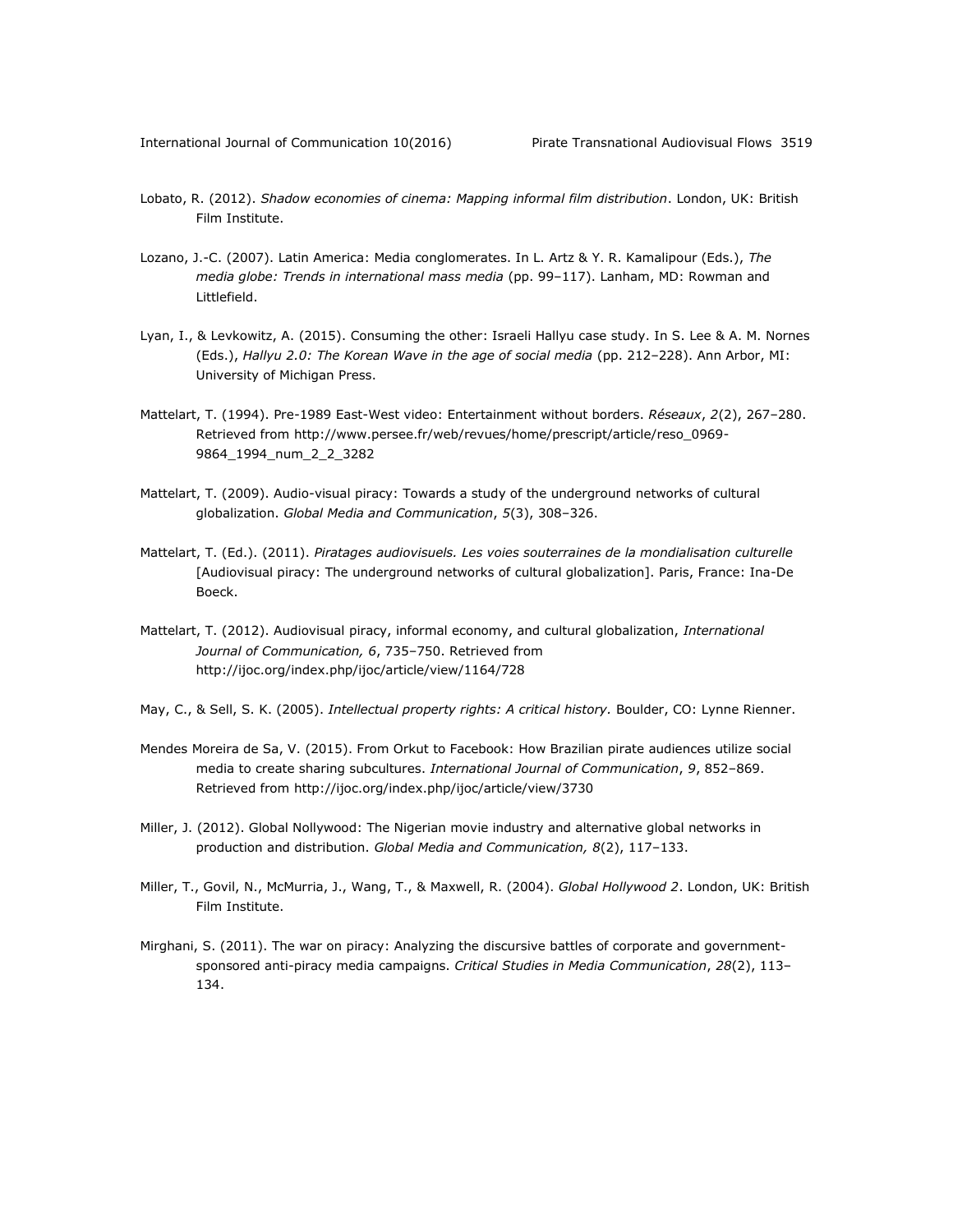- Ogan, C. (1988). Media imperialism and the videocassette recorder: The case of Turkey. *Journal of Communication*, *38*(2), 93–106.
- O'Regan, T. (1991). From piracy to sovereignty: International VCR trends. *Continuum: The Australian Journal of Media and Culture, 4*(2), 112–135.
- O'Regan, T. (2012). Remembering video: Reflections on the first explosion of informal media markets through the VCR. *Television & New Media, 13*(5), 383–398.
- Pang, L. (2006). *Cultural control and globalization in Asia: Copyright, piracy and cinema*. London, UK: Routledge.
- Sakr, N. (2007). Challenger or lackey? The politics of news on Al Jazeera. In D. K. Thussu (Ed.), *Media on the move: Global flow and contra-flow* (pp. 104–118). London, UK: Routledge.
- Schlesinger, M., & Metalitz, S. J. (2014). Preface. In S. E. Siwek, *Copyright industries in the U.S. economy: The 2014 report*, (p. 1). Washington, DC: International Intellectual Property Alliance (IIPA).
- Sell, S. K. (2003). *Private power, public law: The globalization of intellectual property rights*. Cambridge, UK: Cambridge University Press.
- Sinclair, J., Jacka, E., & Cunningham, S. (1996). *New patterns in global television: Peripheral vision*. Oxford, UK: Oxford University Press.
- Sreberny, A. (2006). The global and the local in international communications. In M. G. Durham & D. M. Kellner, *Media and cultural studies: Keyworks* (pp. 604–625). Oxford, UK: Blackwell Publishing. (Original work published 1991)
- Sreberny-Mohammadi, A., & Mohammadi, A. (1994). *Small media, big revolution: Communication, culture and the Iranian revolution*. Minneapolis, MN: University of Minnesota Press.
- Strangelove, M. (2005). *The empire of mind: Digital piracy and the anti-capitalist movement*. Toronto, Canada: Toronto University Press.
- Straubhaar, J. D. (1991). Beyond media imperialism: Assymetrical interdependence and cultural proximity. *Critical Studies in Media Communication*, *8*, 39–59.

Straubhaar, J. D. (2007). *World television: From global to local*. Thousand Oaks, CA: SAGE Publications.

Sundaram, R. (2010). *Pirate modernity: Delhi's media urbanism.* London, UK: Routledge.